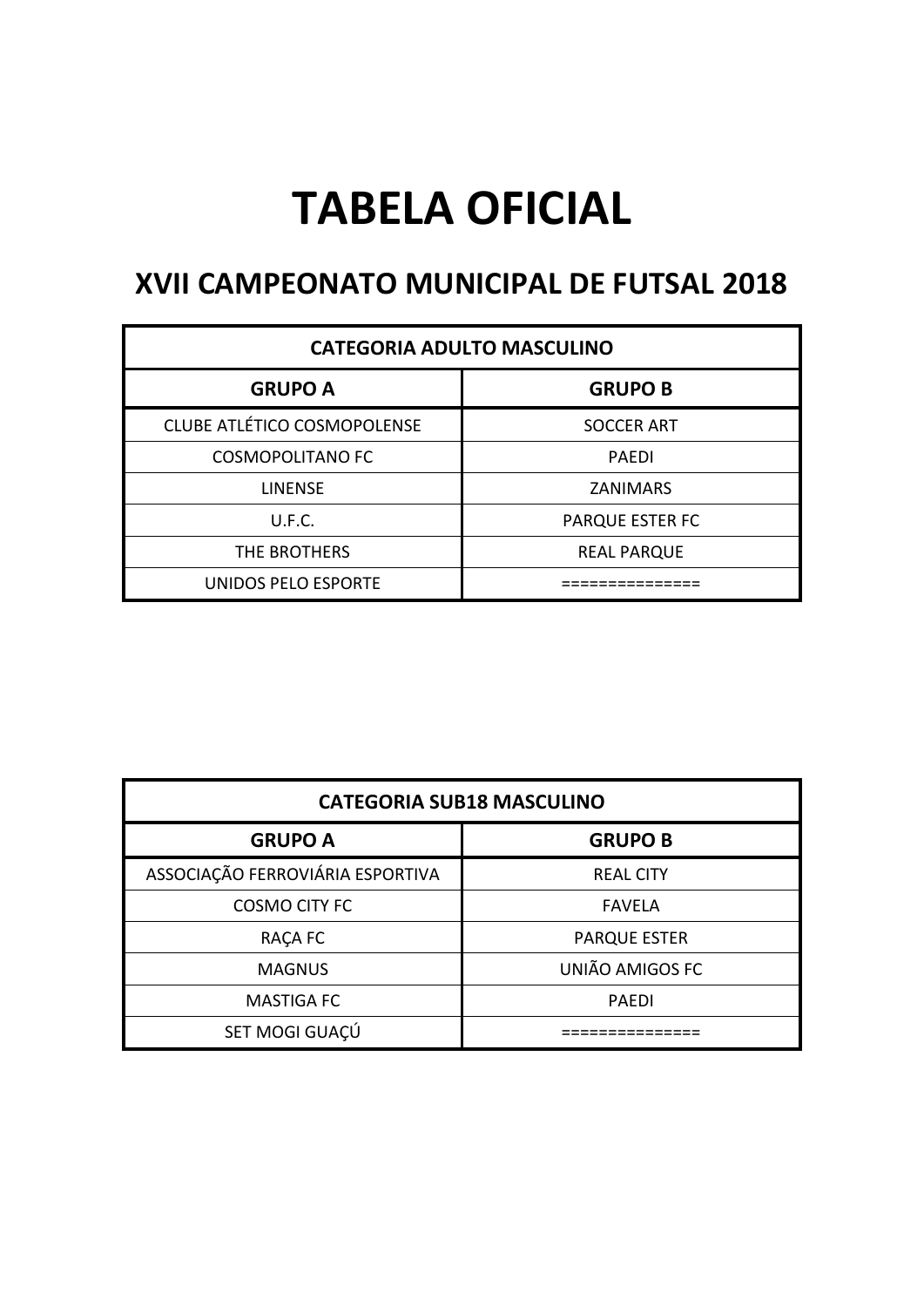| 03 DE SETEMBRO - SEGUNDA FEIRA |                          |                      |                  |                            |  |
|--------------------------------|--------------------------|----------------------|------------------|----------------------------|--|
| <b>HORÁRIO</b>                 | <b>CATEGORIA (GRUPO)</b> |                      |                  |                            |  |
| 18h50                          | SUB 18 (GRUPO A)         | <b>COSMO CITY FC</b> | $\boldsymbol{x}$ | <b>RACA FC</b>             |  |
| 19h30                          | SUB 18 (GRUPO B)         | <b>FAVELA</b>        | $\mathbf x$      | <b>PARQUE ESTER</b>        |  |
| 20h10                          | <b>ADULTO (GRUPO A)</b>  | THE BROTHERS         | X                | <b>UNIDOS PELO ESPORTE</b> |  |
| 20h50                          | <b>ADULTO (GRUPO B)</b>  | ZANIMARS             | x                | <b>PARQUE ESTER FC</b>     |  |

| 05 DE SETEMBRO - QUARTA FEIRA |                          |                     |                  |                 |  |
|-------------------------------|--------------------------|---------------------|------------------|-----------------|--|
| <b>HORÁRIO</b>                | <b>CATEGORIA (GRUPO)</b> |                     |                  |                 |  |
| 18h50                         | SUB 18 (GRUPO A)         | RAÇA FC             | $\boldsymbol{x}$ | <b>MAGNUS</b>   |  |
| 19h30                         | SUB 18 (GRUPO B)         | <b>PARQUE ESTER</b> | X                | UNIÃO AMIGOS FC |  |
| 20h10                         | <b>ADULTO (GRUPO B)</b>  | <b>SOCCER ART</b>   | X                | <b>PAFDI</b>    |  |
| 20h50                         | <b>ADULTO (GRUPO A)</b>  | <b>LINENSE</b>      | $\mathbf x$      | U.F.C.          |  |

| 06 DE SETEMBRO - QUINTA FEIRA |                          |                      |                           |                         |  |
|-------------------------------|--------------------------|----------------------|---------------------------|-------------------------|--|
| <b>HORÁRIO</b>                | <b>CATEGORIA (GRUPO)</b> |                      |                           |                         |  |
| 18h50                         | SUB 18 (GRUPO A)         | ASS. FERR. ESPORTIVA | $\boldsymbol{x}$          | <b>COSMO CITY FC</b>    |  |
| 19h30                         | SUB 18 (GRUPO B)         | <b>REAL CITY</b>     | X                         | FAVELA                  |  |
| 20h10                         | <b>ADULTO (GRUPO A)</b>  | C. A. COSMOPOLENSE   | $\boldsymbol{\mathsf{x}}$ | <b>COSMOPOLITANO FC</b> |  |
| 20h50                         | <b>ADULTO (GRUPO B)</b>  | <b>SOCCER ART</b>    |                           | ZANIMARS                |  |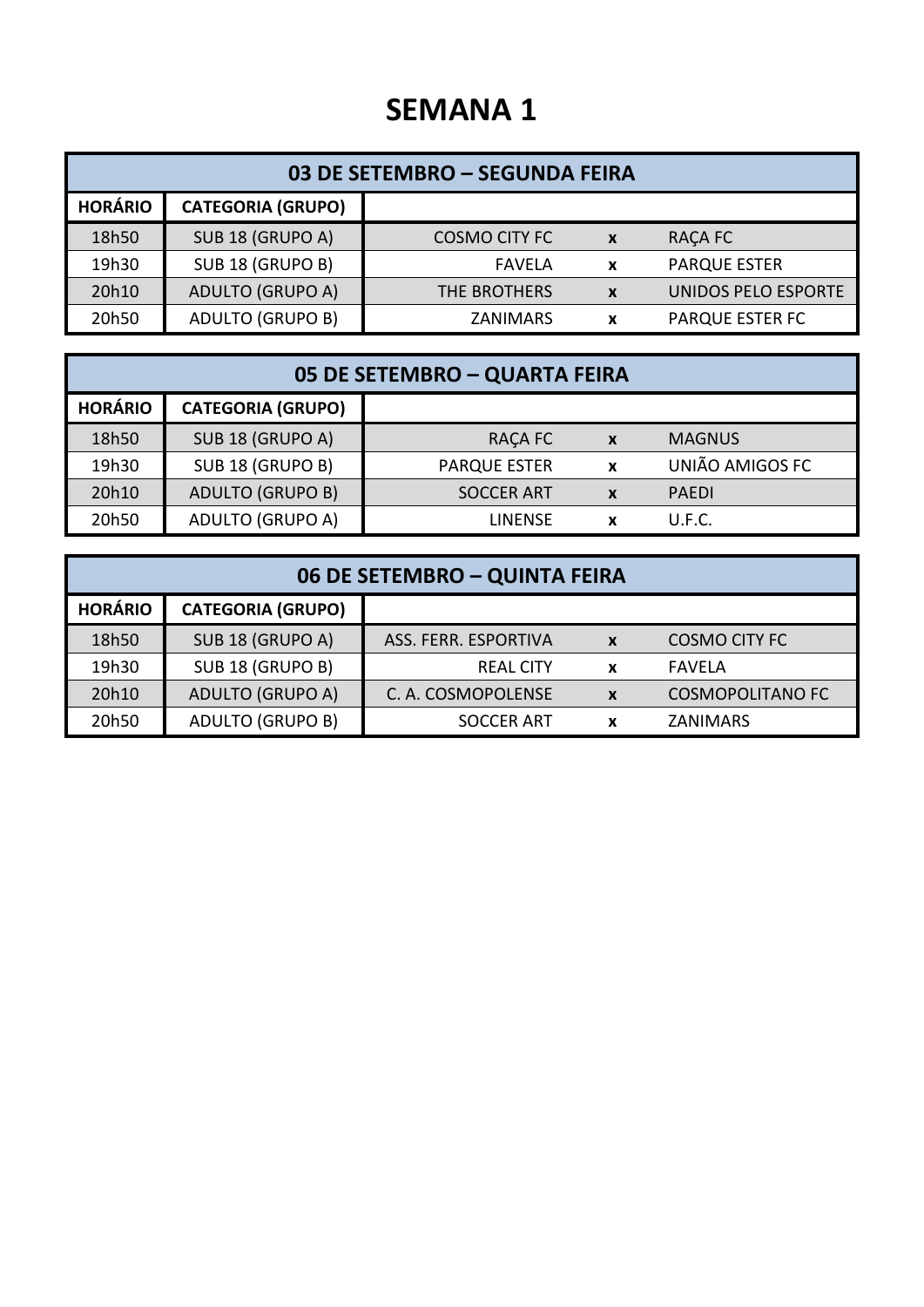| 10 DE SETEMBRO - SEGUNDA FEIRA |                          |                     |                  |                    |  |
|--------------------------------|--------------------------|---------------------|------------------|--------------------|--|
| <b>HORÁRIO</b>                 | <b>CATEGORIA (GRUPO)</b> |                     |                  |                    |  |
| 18h50                          | SUB 18 (GRUPO B)         | UNIÃO AMIGOS FC     | $\boldsymbol{x}$ | <b>PAFDI</b>       |  |
| 19h30                          | <b>ADULTO (GRUPO A)</b>  | U.F.C.              | X                | THE BROTHERS       |  |
| 20h10                          | SUB 18 (GRUPO A)         | <b>MAGNUS</b>       | $\boldsymbol{x}$ | <b>MASTIGA FC</b>  |  |
| 20h50                          | <b>ADULTO (GRUPO B)</b>  | <b>PARQUE ESTER</b> | X                | <b>REAL PARQUE</b> |  |

| 11 DE SETEMBRO - TERÇA FEIRA |                          |                         |             |                     |  |
|------------------------------|--------------------------|-------------------------|-------------|---------------------|--|
| <b>HORÁRIO</b>               | <b>CATEGORIA (GRUPO)</b> |                         |             |                     |  |
| 18h50                        | SUB 18 (GRUPO B)         | <b>REAL CITY</b>        | $\mathbf x$ | <b>PARQUE ESTER</b> |  |
| 19h30                        | <b>ADULTO (GRUPO B)</b>  | <b>PAEDI</b>            | $\mathbf x$ | ZANIMARS            |  |
| 20h10                        | SUB 18 (GRUPO A)         | <b>MASTIGA FC</b>       | X           | SET/MOGI GUAÇU      |  |
| 20h50                        | <b>ADULTO (GRUPO A)</b>  | <b>COSMOPOLITANO FC</b> | X           | <b>LINENSE</b>      |  |

| 12 DE SETEMBRO - QUARTA FEIRA |                          |                      |                           |                        |  |
|-------------------------------|--------------------------|----------------------|---------------------------|------------------------|--|
| <b>HORÁRIO</b>                | <b>CATEGORIA (GRUPO)</b> |                      |                           |                        |  |
| 18h50                         | SUB 18 (GRUPO A)         | ASS. FERR. ESPORTIVA | X                         | RAÇA FC                |  |
| 19h30                         | SUB 18 (GRUPO B)         | <b>FAVELA</b>        | $\boldsymbol{\mathsf{x}}$ | UNIÃO AMIGOS FC        |  |
| 20h10                         | <b>ADULTO (GRUPO B)</b>  | <b>PAEDI</b>         | $\boldsymbol{x}$          | <b>PARQUE ESTER FC</b> |  |
| 20h50                         | <b>ADULTO (GRUPO A)</b>  | C. A. COSMOPOLENSE   | x                         | <b>LINENSE</b>         |  |

| 13 DE SETEMBRO - QUINTA FEIRA |                          |                         |                  |                    |  |
|-------------------------------|--------------------------|-------------------------|------------------|--------------------|--|
| <b>HORÁRIO</b>                | <b>CATEGORIA (GRUPO)</b> |                         |                  |                    |  |
| 18h50                         | SUB 18 (GRUPO B)         | <b>REAL CITY</b>        | $\boldsymbol{x}$ | UNIÃO AMIGOS FC    |  |
| 19h30                         | SUB 18 (GRUPO A)         | <b>COSMO CITY FC</b>    | X                | <b>MAGNUS</b>      |  |
| 20h10                         | <b>ADULTO (GRUPO A)</b>  | <b>COSMOPOLITANO FC</b> | X                | U.F.C.             |  |
| 20h50                         | <b>ADULTO (GRUPO B)</b>  | <b>ZANIMARS</b>         | x                | <b>REAL PARQUE</b> |  |

| 14 DE SETEMBRO - SEXTA FEIRA |                          |                     |              |                     |
|------------------------------|--------------------------|---------------------|--------------|---------------------|
| <b>HORÁRIO</b>               | <b>CATEGORIA (GRUPO)</b> |                     |              |                     |
| 18h50                        | SUB 18 (GRUPO B)         | <b>PARQUE ESTER</b> | $\mathbf{x}$ | <b>PAFDI</b>        |
| 19h30                        | <b>ADULTO (GRUPO A)</b>  | <b>LINENSE</b>      | $\mathbf{x}$ | THE BROTHERS        |
| 20h10                        | SUB 18 (GRUPO A)         | RAÇA FC             | $\mathbf x$  | <b>MASTIGA FC</b>   |
| 20h50                        | <b>ADULTO (GRUPO B)</b>  | <b>SOCCER ART</b>   | X            | <b>PARQUE ESTER</b> |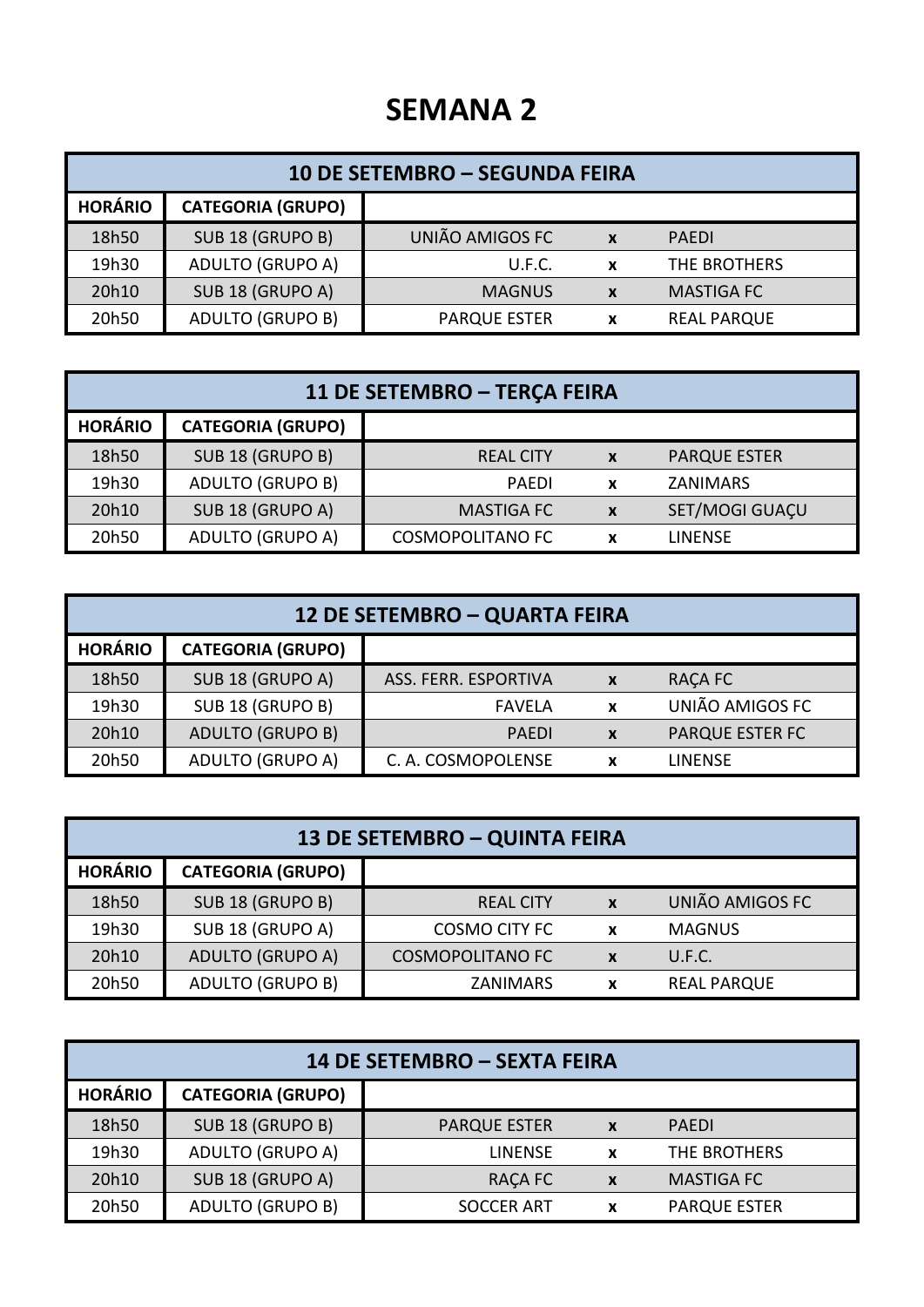| 17 DE SETEMBRO - SEGUNDA FEIRA |                          |               |                           |                     |  |
|--------------------------------|--------------------------|---------------|---------------------------|---------------------|--|
| <b>HORÁRIO</b>                 | <b>CATEGORIA (GRUPO)</b> |               |                           |                     |  |
| 18h50                          | SUB 18 (GRUPO B)         | <b>FAVELA</b> | $\boldsymbol{x}$          | <b>PAFDI</b>        |  |
| 19h30                          | SUB 18 (GRUPO A)         | <b>MAGNUS</b> | $\boldsymbol{\mathsf{x}}$ | SET/MOGI GUAÇU      |  |
| 20h10                          | <b>ADULTO (GRUPO B)</b>  | <b>PAEDI</b>  | $\boldsymbol{x}$          | <b>REAL PARQUE</b>  |  |
| 20h50                          | <b>ADULTO (GRUPO A)</b>  | U.F.C.        | x                         | UNIDOS PELO ESPORTE |  |

| 18 DE SETEMBRO - TERÇA FEIRA |                          |                      |                           |                    |  |
|------------------------------|--------------------------|----------------------|---------------------------|--------------------|--|
| <b>HORÁRIO</b>               | <b>CATEGORIA (GRUPO)</b> |                      |                           |                    |  |
| 18h50                        | SUB 18 (GRUPO A)         | ASS. FERR. ESPORTIVA | $\mathbf{x}$              | <b>MAGNUS</b>      |  |
| 19h30                        | SUB 18 (GRUPO B)         | <b>REAL CITY</b>     | $\boldsymbol{\mathsf{x}}$ | PAFDI              |  |
| 20h10                        | <b>ADULTO (GRUPO A)</b>  | C.A. COSMOPOLENSE    | $\mathbf{x}$              | U.F.C.             |  |
| 20h50                        | <b>ADULTO (GRUPO B)</b>  | <b>SOCCER ART</b>    | X                         | <b>REAL PARQUE</b> |  |

| 19 DE SETEMBRO – QUARTA FEIRA |                          |                         |                           |                     |  |
|-------------------------------|--------------------------|-------------------------|---------------------------|---------------------|--|
| <b>HORÁRIO</b>                | <b>CATEGORIA (GRUPO)</b> |                         |                           |                     |  |
| 18h50                         | <b>ADULTO (GRUPO A)</b>  | <b>COSMOPOLITANO FC</b> | $\boldsymbol{x}$          | THE BROTHERS        |  |
| 19h30                         | SUB 18 (GRUPO A)         | <b>RACA FC</b>          | $\boldsymbol{\mathsf{x}}$ | SET/MOGI GUAÇU      |  |
| 20h10                         | SUB 18 (GRUPO A)         | <b>COSMO CITY FC</b>    | $\boldsymbol{x}$          | <b>MASTIGA FC</b>   |  |
| 20h50                         | <b>ADULTO (GRUPO A)</b>  | <b>LINENSE</b>          | x                         | UNIDOS PELO ESPORTE |  |